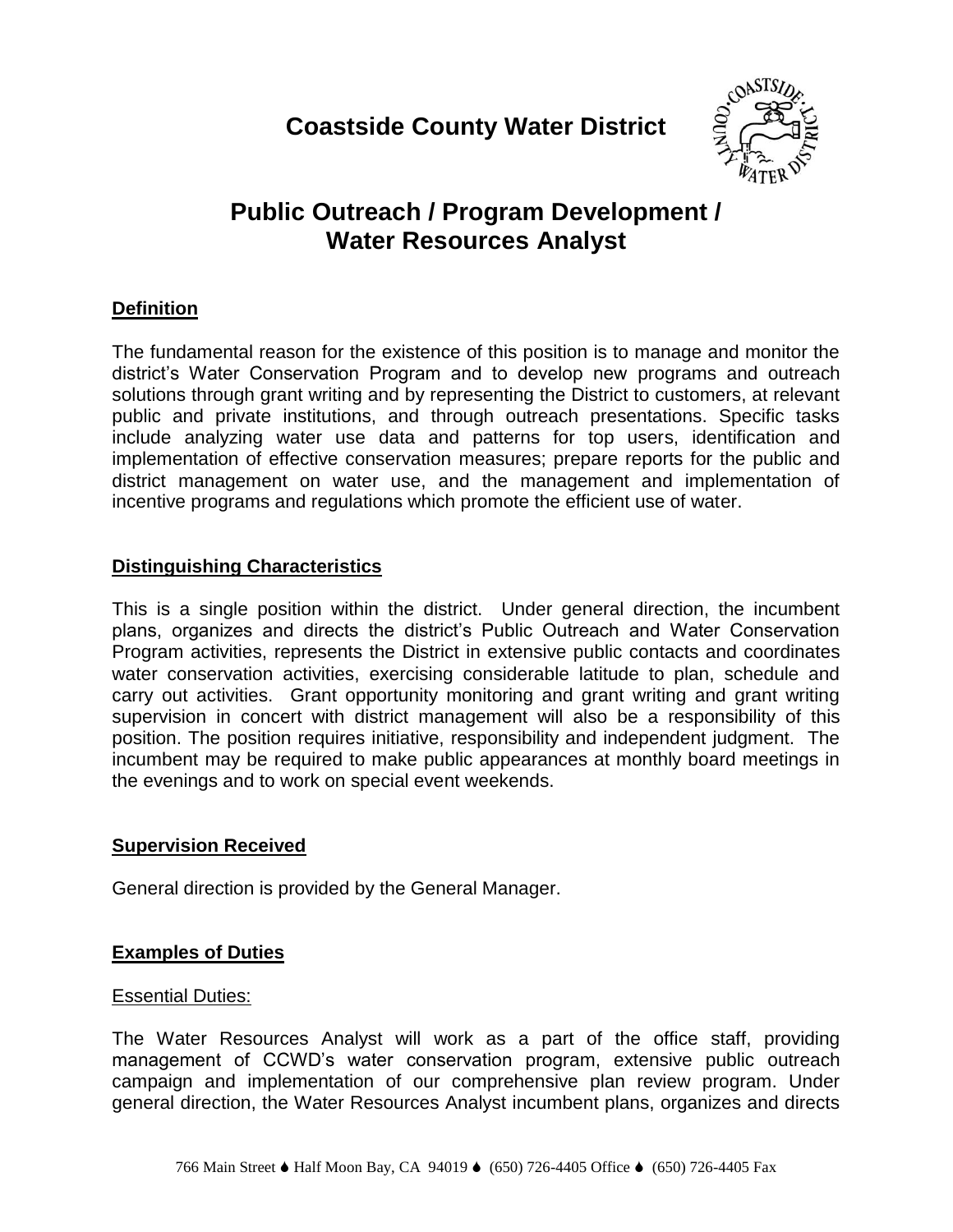the water conservation program activities, represents CCWD in extensive public contacts and coordinates water conservation activities, exercising considerable latitude to plan, schedule and carry out activities. The position requires initiative, responsibility and independent judgment. The incumbent is required to make appearances at the CCWD's monthly board meetings, other public agency events, and on occasional weekends.

#### Additional Responsibilities:

Create press releases, newsletters, flyers, bill inserts and other information on water conservation; revise and or implement new programs as innovative technologies and program elements are identified; assure ongoing management of current programs such as High Efficiency Toilets (HET), high efficiency clothes washers, and other landscape programs; represent CCWD in dealing with water conservation issues before the City Council, Chamber of Commerce, apartment house owners, state and local regulators, and a wide range of community groups; represent CCWD on the California Urban Water Conservation Council (CUWCC) and BAWSCA committees; complete the CUWCC's Best Management Practice reporting every two years; present workshops and short training programs on conservation topics such as landscape efficiency; prepare annual budgets and forecasts; operate water conservation computer programs, spreadsheets and databases; develop activities for observance of State Water Awareness Month; manage consultant contracts for services and oversee procurement of conservation materials.

Other duties include: gather, analyze and interpret data related to water supply and demand; update reports for CCWD and complete surveys from BAWSCA, SFPUC, Department of Health Services and Department of Water Resources; update CCWD's Urban Water Management Plan and Water Shortage Contingency Plans as needed; write ordinances and regulations related to water use efficiency; analyze customer water use data for trends; manage plan review projects for new construction and remodeled homes and businesses, this includes: reviewing applicant's plans for compliance of fixture units based on California Plumbing Code and *CCWD's Rules and Regulations Regarding Water Service Connections*, corresponding with City and County officials; track new water service installations; and perform related duties as assigned.

### **Qualifications**

#### Knowledge of:

- California Urban Water Conservation Council's 14 Best Management Practices
- Xeriscape principles, water audit techniques, water saving devices and technologies and water conservation programs
- Water distribution principles; water terms and units; increasing block rate structures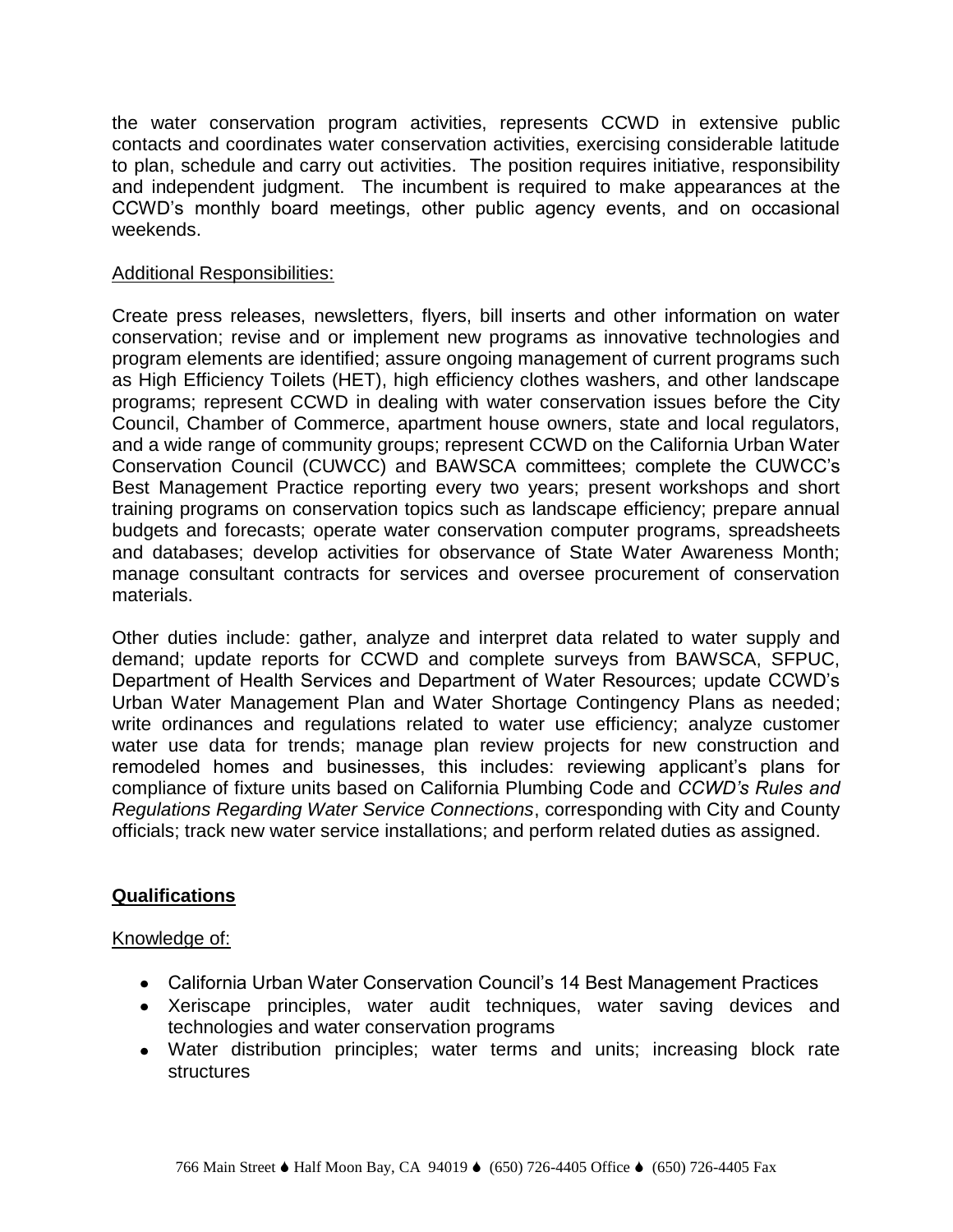Effective marketing programs and strategies used to increase program participation

#### Ability to:

- Communicate clearly and concisely through oral presentations and technical and non-technical report writing; make effective and professional presentations to a wide variety of audiences such as local community groups, schools and businesses
- Create new marketing materials and strategies to inform the public about using water wisely and other related topics
- Read and analyze complex information from a variety of sources; prepare effective and complete staff reports
- Coordinate and oversee diverse and complex programs and/or projects

### **Experience and Education:**

Any combination equivalent to experience and education that could likely provide the required knowledge and abilities would be qualifying. A typical way to obtain the knowledge and abilities would be:

#### Experience:

Two years of responsible experience in water supply management or conservation program work to demonstrate possession of the knowledge and abilities listed above or evidence of training at the university level in urban planning and/or ecology with some training in science especially in the fields of chemistry and biology as these may be directly relevant to these tasks.

#### Education:

Equivalent to a BS or BA degree from an accredited college with major course work in environmental engineering, environmental studies, urban planning, landscaping, water supply, public or business administration, public relations, communications, or closely related field would be desirable. An AA or AS degree may be appropriate depending upon the classes taken and the extent of work experience.

### **License or Certificate**

This position requires the use of a vehicle while conducting district business. In order to drive, an incumbent must be physically capable of operating a vehicle safely and must possess a valid, Class C, California Drivers License.